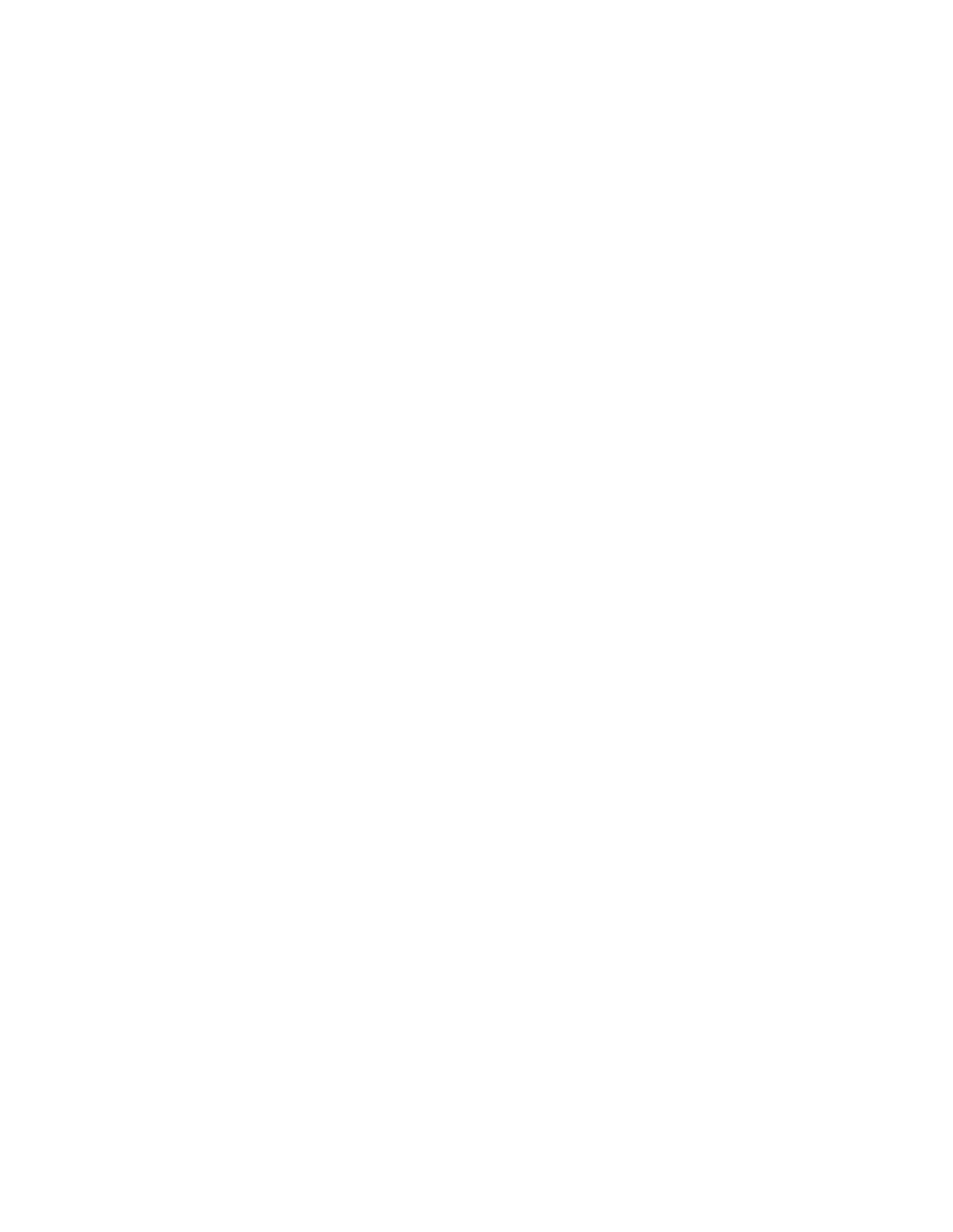#### Most outstanding mortgages are at rates below the current rate



Source: RiskSpan as of April 11, 2022.

Again, agency MBS nominal spreads over Treasurys are quite elevated relative to their 5-year average. In theory, spreads should be widest when a homeowner's incentive to refinance is greatest, and MBS convexity is extremely negative.

But today, spreads are wide at a time when refinancing risk is extremely low. As the majority of the MBS market has swung from trading at a substantial premium over par to a 5-point discount, on average, prepayment risk has plummeted and the convexity of the MBS index is near record highs.



Agency MBS convexity near record highs

Source: Bloomberg as of April 11, 2022.

What that means is investors in agency MBS are now receiving higher compensation for a risk that is substantially lower — a nice taiwind for this AAA-rated, government-guaranteed asset class.